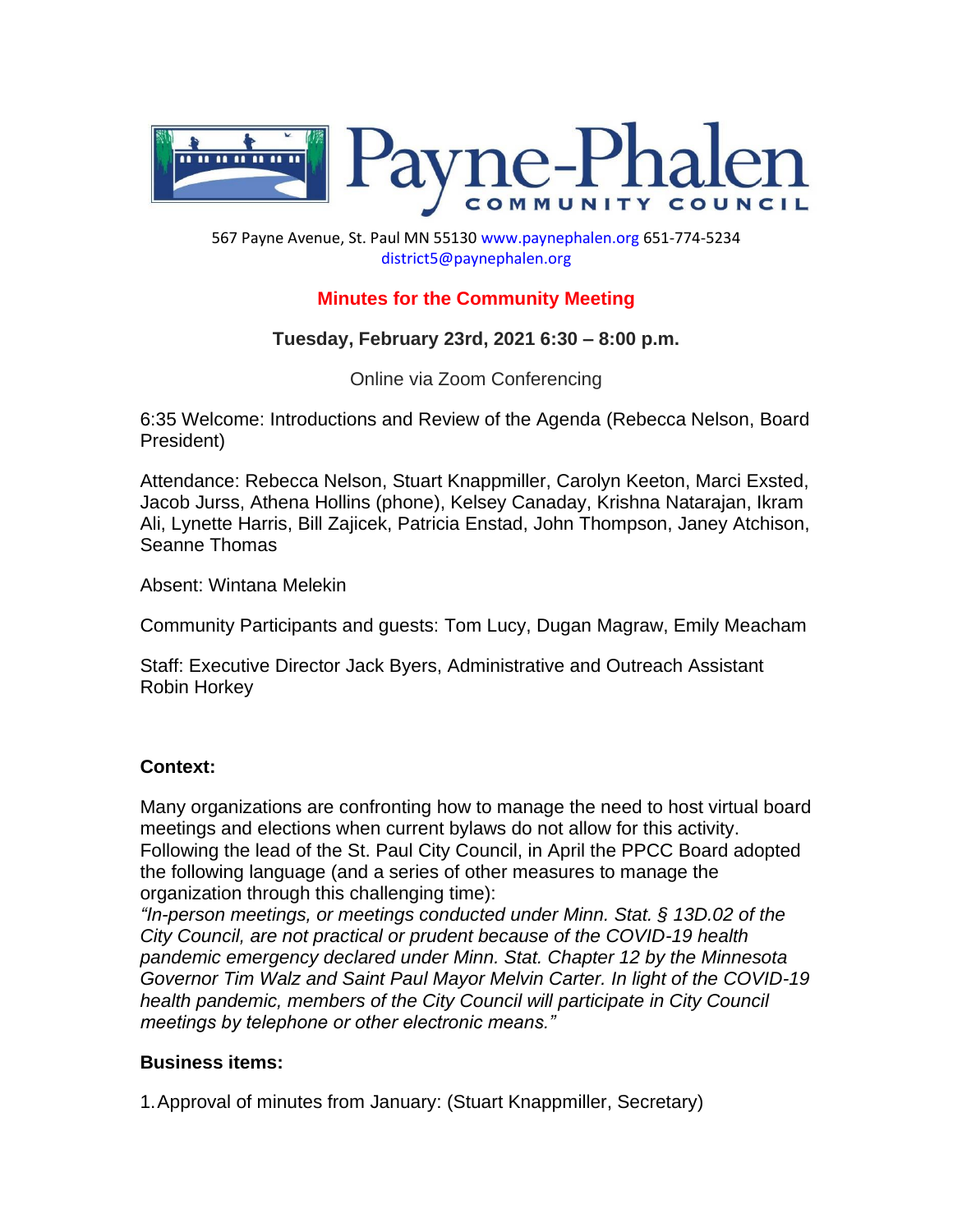- 2.PPCC Monthly Financial Report and Status (Janey Atchison, Treasurer)
- 3.6:45 2020 Donor report (Jack Byers, Executive Director) PPCC received \$7300 in donations in 2020. Memorial Day was when donations increased. They came from around the country. Most were small and from St. Paul and online via GiveMN. We received Venmo donations beginning in June. A few checks were received. Produce donations came for the late May and June Food Drives. Letters will be sent to 350 volunteers in next month or so. Distribution, accessibility and storage are the food issues now. Bill moved we create a committee to look at service issues. Janey seconded. Motion passed. Ikram, Stuart, Bill, Jake, Patricia, Rebecca and Lynette expressed interested in this.
- 4.7:35 Annual Budget for 2021 (Jack Byers, Executive Director) Bill moved we buy a sign for PPCC, Janey seconded. Lynette will reach out to see if a sign can be donated. It was agreed to table this till next month, after discussion. Seanne moved we approve the budget, Marci seconded. Motion passed. Bill moved to continue our meeting for 30 minutes. Motion passed.
- 5.7:45 Operational Updates (Jack Byers, Executive Director) We passed on discussing this tonight.

#### **Discussion Items:**

- 6.Refresh: The Payne-Phalen District Plan This involves the Civic Engagement Grant funds of \$136,334 from the city. We are reimbursed for expenses. We have two requirements: 1) to do community engagement in the neighborhood 2) to create a District Plan every ten years which plans for 20 years into the future. The MN Land Planning Act requires the MET Council to create a regional plan in 2014, 2024 etc. Thrive 2040 is their plan. Thrive 2040 is their plan. must submit a comprehensive plan in 2019, 2029, etc., which should reflect PPCC's plan. 1979 was the year the first plan was done by all 17 councils. There have been 1,2,3 iterations by all the other councils. PPCC's population was very different from today in 1979. 80% were white/working class, with much less poverty. A major issue was the Phalen Corridor from Lafayette to Maryland/Johnson Parkway. In Oct 2018 PPCC started to do preliminary planning with our community, which we would adopt, and use. This process has 5 phases: gathering, assessment, analysis, policy formation, and establishment of goals and priorities.
	- 7. 8:02 Request to support a City Council Resolution opposing the Line 3 Pipeline (Patricia Enstad) St Paul 350 is working with Nelsie and Jayne on this. 2 years ago the council opposed the Dakota Access Pipeline. Physics